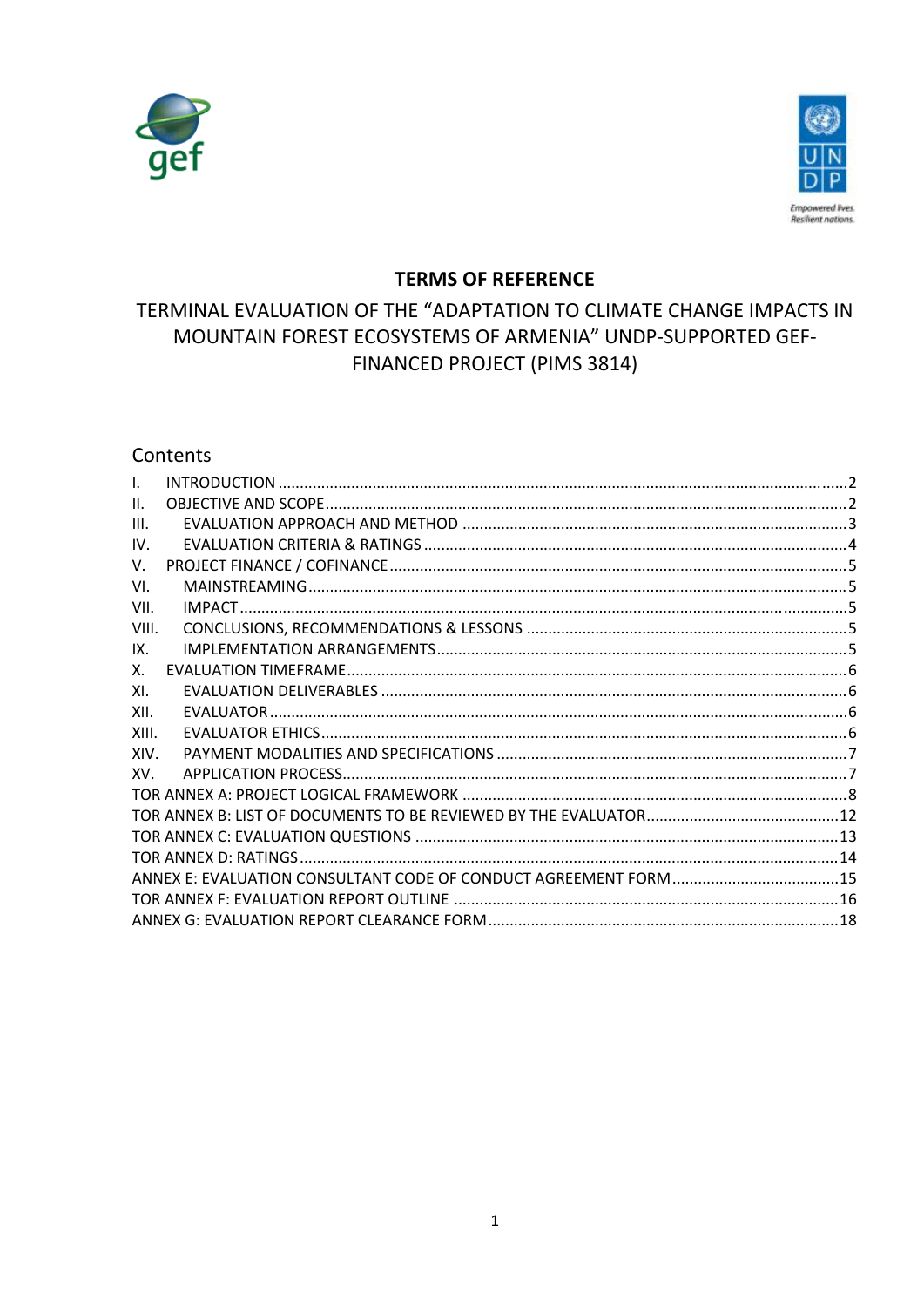#### **I. INTRODUCTION**

In accordance with UNDP and GEF M&E policies and procedures, all full and medium‐sized UNDP‐supported GEF‐financed projects are required to undergo a terminal evaluation upon completion of implementation. These terms of reference (TOR) sets out the expectations for a Terminal Evaluation (TE) of the "Adaptation to Climate Change Impacts in Mountain Forest Ecosystems of Armenia" Project (PIMS 3814).

| <b>PROJECT SUMMARY TABLE</b>                                                                           |                                         |                              |  |  |  |
|--------------------------------------------------------------------------------------------------------|-----------------------------------------|------------------------------|--|--|--|
| <b>Project Title:</b><br>Adaptation to Climate Change Impacts in Mountain Forest Ecosystems of Armenia |                                         |                              |  |  |  |
| <b>GEF Project ID:</b>                                                                                 | 3417                                    |                              |  |  |  |
| <b>UNDP Project ID:</b>                                                                                | 3814                                    |                              |  |  |  |
| Country:                                                                                               | Armenia                                 |                              |  |  |  |
| Region:                                                                                                | <b>Europe and Central Asia</b>          |                              |  |  |  |
| Focal Area:                                                                                            | <b>Climate Change</b>                   |                              |  |  |  |
| <b>Operational Program:</b>                                                                            | <b>SPA</b>                              |                              |  |  |  |
| <b>GEF Implementing Agency:</b>                                                                        | <b>UNDP</b>                             |                              |  |  |  |
| National Implementing Partner:                                                                         | <b>Ministry of Nature Protection</b>    |                              |  |  |  |
| Other Partners involved:                                                                               | Ministry of Agriculture,                |                              |  |  |  |
|                                                                                                        | <b>Ministry of Emergency Situations</b> |                              |  |  |  |
| <b>Project Funds</b>                                                                                   | at endorsement (Million US\$)           | at completion (Million US\$) |  |  |  |
| <b>GEF financing:</b>                                                                                  | 0.9                                     | 0.9                          |  |  |  |
| <b>UNDP own funds:</b>                                                                                 | 0                                       | 0                            |  |  |  |
| <b>Government of Armenia:</b>                                                                          | 1.9                                     | $1.01*$                      |  |  |  |
| Other:                                                                                                 | 0                                       | $1.45*$                      |  |  |  |
| Total co-financing:                                                                                    | 1.9                                     | $2.47*$                      |  |  |  |
| <b>Total Project Cost:</b>                                                                             | 2.8                                     | $3.37*$                      |  |  |  |
| <b>Project duration</b>                                                                                |                                         |                              |  |  |  |
| Prodoc Signature (D/M/Y):                                                                              |                                         | 11/12/2008                   |  |  |  |
| Date of first expenditure (D/M/Y):                                                                     |                                         | 06/05/2009                   |  |  |  |
| (Operational) Closing Date (D/M/Y):                                                                    | Proposed:                               | Actual:                      |  |  |  |
|                                                                                                        | 31/05/2013                              | 31/05/2013                   |  |  |  |

The essentials of the project to be evaluated are as follows:

\* The co‐financing data are presented as of 31.06.2012 and will be further updated.

#### **II. OBJECTIVE AND SCOPE**

The project was designed to increase the adaptive capacity of Armenia's south‐east mountain forest ecosystems to be resilient to climate change. The long‐term development **goal** of this medium size project is to assist Armenia in beginning a process by which strategies to moderate, cope with, and take advantage of the consequences of climate change are enhanced, developed, and implemented. The specific **objective** of the project is to enhance adaptive capacities of the vulnerable mountain forest ecosystems to climate change in the Syunik region. The following **outcomes** contribute to the achievement of the project objective:

**Outcome 1:** The enabling environment for integrating climate change risks into management of forest ecosystems is in place.

**Outcome 2:** Forest and protected area management in the Syunik region integrates pilot adaptation measures to enhance adaptive capacity of mountain forest ecosystems.

**Outcome 3:** Capacities for adaptive management, monitoring and evaluation, learning, and replication of project lessons are developed.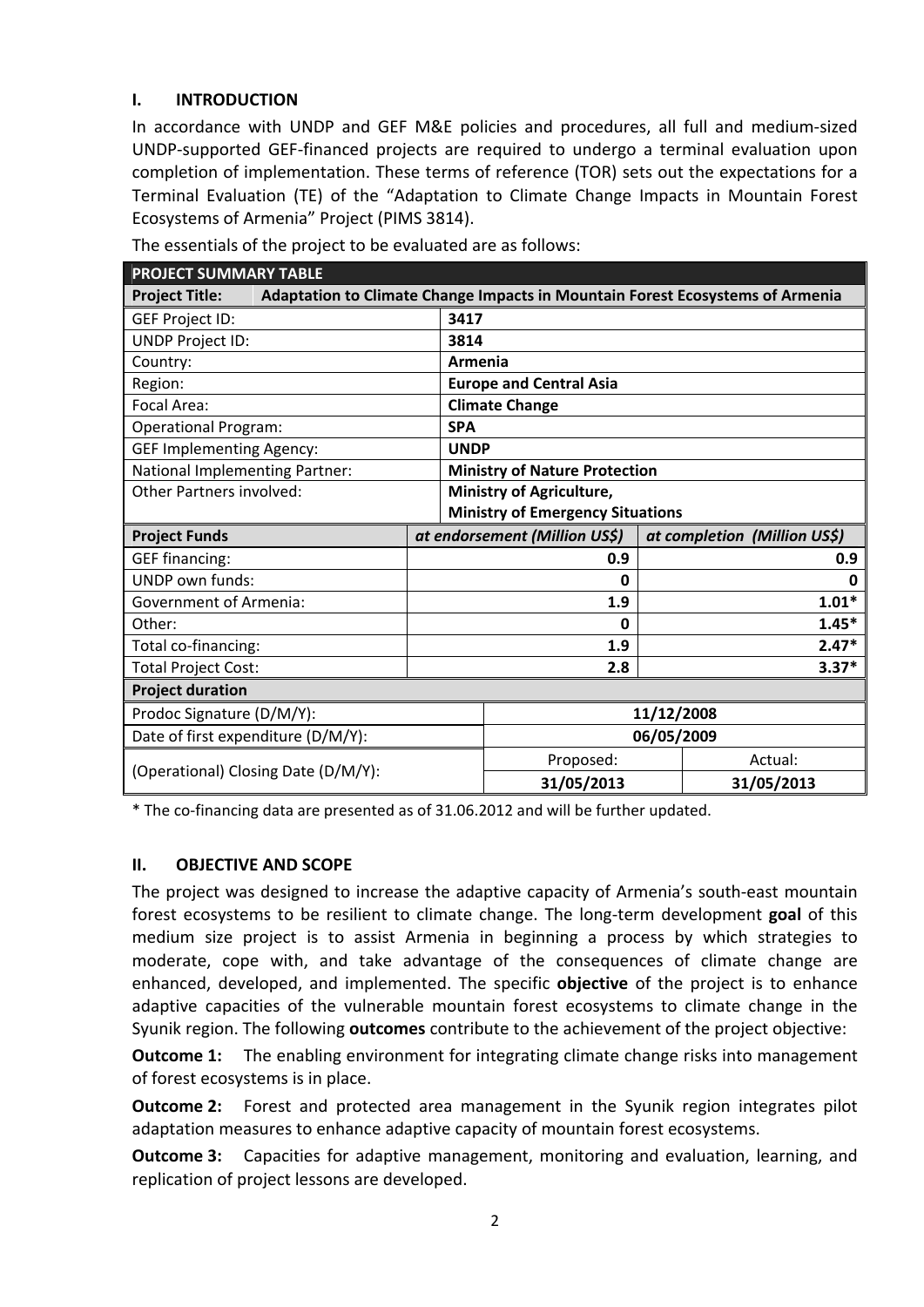(The project document can be retrieved from: http://www.thegef.org/gef/project\_detail?projID=3417)

The TE will be conducted according to the guidance, rules and procedures established by UNDP and GEF as reflected in the UNDP Evaluation Guidance for GEF Financed Projects.

The objectives of the evaluation are to assess the achievement of project results, and to draw lessons that can both improve the sustainability of benefits from this project, and aid in the overall enhancement of UNDP programming.

#### **III. EVALUATION APPROACH AND METHOD**

An overall approach and method<sup>1</sup> for conducting project terminal evaluations of UNDP supported GEF financed projects has developed over time. The evaluator (evaluation consultant) is expected to frame the evaluation effort using the criteria of **relevance, effectiveness, efficiency, sustainability, and impact,** as defined and explained in the UNDP Guidance for Conducting Terminal Evaluations of UNDP‐supported, GEF‐financed Projects. A set of questions covering each of these criteria have been drafted and are included with this TOR (Annex C). The evaluator is expected to amend, complete and submit this matrix as part of an evaluation inception report, and shall include it as an annex to the final report.

The evaluation must provide evidence-based information that is credible, reliable and useful. The evaluator is expected to follow a participatory and consultative approach ensuring close engagement with government counterparts, in particular the GEF operational focal point, UNDP Country Office, project team, UNDP GEF Technical Adviser based in the region and key stakeholders. The evaluator is expected to conduct a field mission to Armenia, including the Syunik Province of Armenia. Interviews will be held with the following organizations and individuals at a minimum:

| <b>Organisations</b>                     | Individuals (name, position)                               |
|------------------------------------------|------------------------------------------------------------|
| <b>UNDP CO Armenia</b>                   | Ms. Claire Medina, Deputy Resident Representative,         |
|                                          | Mr. Armen Martirosyan, Portfolio Analyst, Environmental    |
|                                          | Governance                                                 |
| Ministry of Nature Protection of Armenia | Mr. Simon Papyan, First Deputy Minister, National Director |
|                                          | of UNDP Environmental Projects,                            |
|                                          | Mr. Aram Gabrielyan, UNFCCC National Focal Point,          |
|                                          | Project National Coordinator,                              |
|                                          | Mr. Surik Hovhannisyan, Director, "Arevik National Park"   |
|                                          | SNCO (Syunik Province)                                     |
| Ministry of Agriculture of Armenia       | Mr. Martun Matevosyan, Director, "Hayantar" SNCO,          |
|                                          | Mr. Ruben Petrosyan, Deputy Director, Chief Forester,      |
|                                          | "Hayantar" SNCO,                                           |
|                                          | Mr. Armen Ishkhanyan, Head, Syunik Forest Enterprise,      |
|                                          | "Hayantar" SNCO (Syunik Province),                         |
|                                          | Mr. Vladik Mirzoyan, Head, Kapan Forest Enterprise,        |
|                                          | "Hayantar" SNCO (Syunik Province),                         |
| Ministry of Emergency Situations of      | Mr. Vrezh Gabrielyan, Deputy Director, Rescue Service,     |
| Armenia                                  | Mr. Karen Hovhannisyan, Deputy Head, Department of         |
|                                          | Population and Territories Protection, Rescue Service      |
| <b>WWF Armenia</b>                       | Mr. Karen Manvelyan, Director                              |
| OSCE Office in Yerevan                   | Mr. William Hanlon, Deputy Head of Office                  |

 $1$  For additional information on methods, see the Handbook on Planning, Monitoring and Evaluating for Development Results, Chapter 7, pg. 163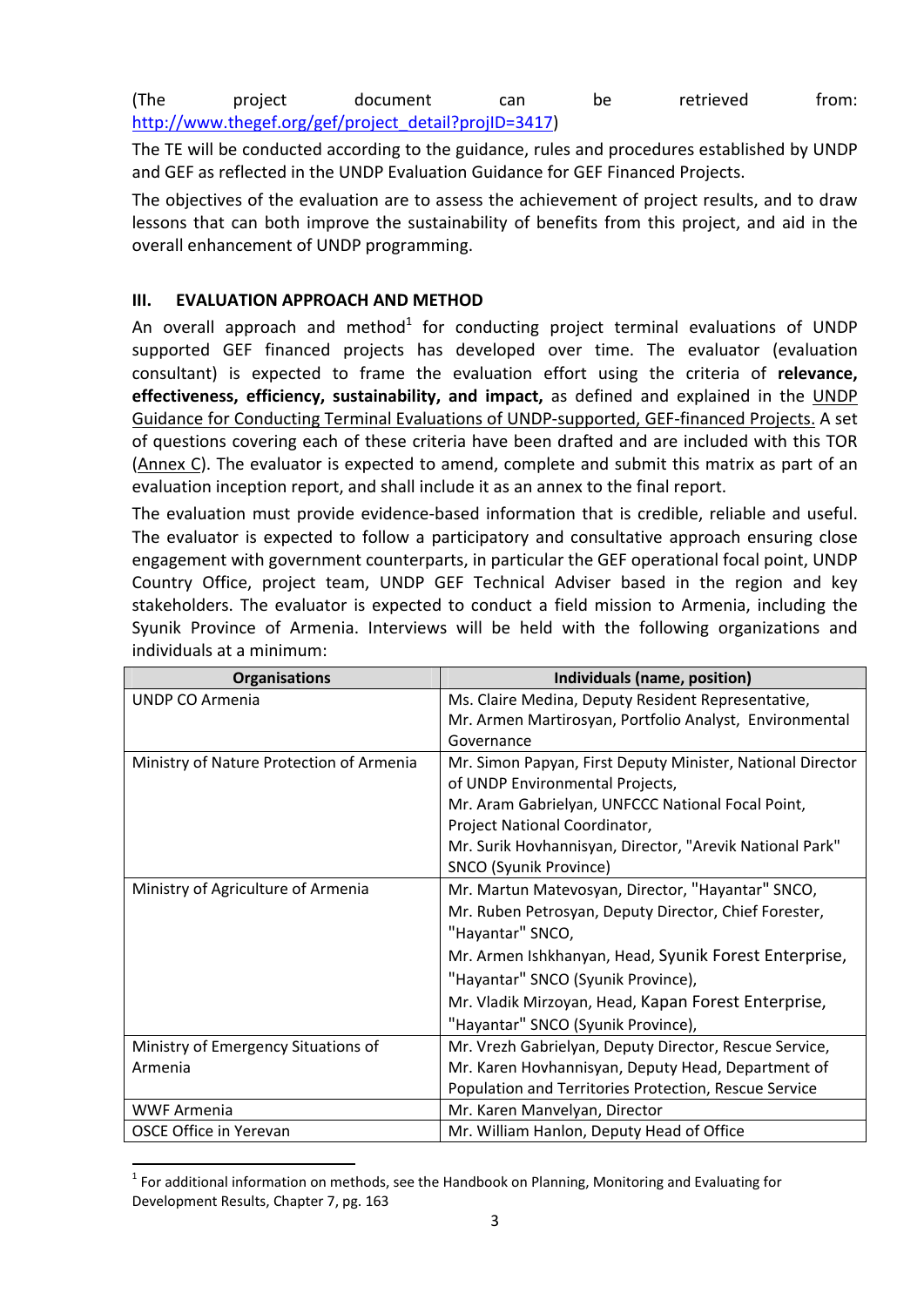The evaluator will review all relevant sources of information, such as the project document, project reports – incl. Annual APR/PIR and other Reports, project budget revisions, midterm review, progress reports, GEF focal area tracking tools, project files, national strategic and legal documents, and any other material that the evaluator considers useful for this evidence‐based assessment. A list of documents that the project team will provide to the evaluator for review is included in TOR Annex B of this Terms of Reference.

#### **IV. EVALUATION CRITERIA & RATINGS**

An assessment of project performance will be carried out, based against expectations set out in the Project Logical Framework/Results Framework (Annex A), which provides performance and impact indicators for project implementation along with their corresponding means of verification. The evaluation will at a minimum cover the criteria of: **relevance, effectiveness, efficiency, sustainability and impact.** Ratings must be provided on the following performance criteria. The competed table must be included in the evaluation executive summary. The obligatory rating scales are included in TOR Annex D.

| <b>Rating Project Performance</b>                                                                                                                                             |                    |  |  |  |  |
|-------------------------------------------------------------------------------------------------------------------------------------------------------------------------------|--------------------|--|--|--|--|
| <b>Criteria</b>                                                                                                                                                               | <b>Comments</b>    |  |  |  |  |
| Monitoring and Evaluation: Highly Satisfactory (HS), Satisfactory (S) Moderately Satisfactory (MS), Moderately                                                                |                    |  |  |  |  |
| Unsatisfactory (MU), Unsatisfactory (U), Highly Unsatisfactory (HU)                                                                                                           |                    |  |  |  |  |
| Overall quality of M&E                                                                                                                                                        | (rate 6 pt. scale) |  |  |  |  |
| M&E design at project start up                                                                                                                                                | (rate 6 pt. scale) |  |  |  |  |
| M&E Plan Implementation                                                                                                                                                       | (rate 6 pt. scale) |  |  |  |  |
| IA & EA Execution: Highly Satisfactory (HS), Satisfactory (S) Moderately Satisfactory (MS), Moderately<br>Unsatisfactory (MU), Unsatisfactory (U), Highly Unsatisfactory (HU) |                    |  |  |  |  |
| <b>Overall Quality of Project</b><br>Implementation/Execution                                                                                                                 | (rate 6 pt. scale) |  |  |  |  |
| <b>Implementing Agency Execution</b>                                                                                                                                          | (rate 6 pt. scale) |  |  |  |  |
| <b>Executing Agency Execution</b><br>(rate 6 pt. scale)                                                                                                                       |                    |  |  |  |  |
| Outcomes: Highly Satisfactory (HS), Satisfactory (S) Moderately Satisfactory (MS), Moderately Unsatisfactory (MU),<br>Unsatisfactory (U), Highly Unsatisfactory (HU)          |                    |  |  |  |  |
| <b>Overall Quality of Project Outcomes</b>                                                                                                                                    | (rate 6 pt. scale) |  |  |  |  |
| Relevance: relevant (R) or not relevant (NR)                                                                                                                                  | (rate 2 pt. scale) |  |  |  |  |
| Effectiveness                                                                                                                                                                 | (rate 6 pt. scale) |  |  |  |  |
| Efficiency                                                                                                                                                                    | (rate 6 pt. scale) |  |  |  |  |
| Sustainability: Likely (L); Moderately Likely (ML); Moderately Unlikely (MU); Unlikely (U).                                                                                   |                    |  |  |  |  |
| Overall likelihood of risks to Sustainability:                                                                                                                                | (rate 4 pt. scale) |  |  |  |  |
| <b>Financial resources</b>                                                                                                                                                    | (rate 4 pt. scale) |  |  |  |  |
| Socio-economic                                                                                                                                                                | (rate 4 pt. scale) |  |  |  |  |
| Institutional framework and governance                                                                                                                                        | (rate 4 pt. scale) |  |  |  |  |
| Environmental                                                                                                                                                                 | (rate 4 pt. scale) |  |  |  |  |
| Impact: Significant (S), Minimal (M), Negligible (N)                                                                                                                          |                    |  |  |  |  |
| <b>Environmental Status Improvement</b>                                                                                                                                       | (rate 3 pt. scale) |  |  |  |  |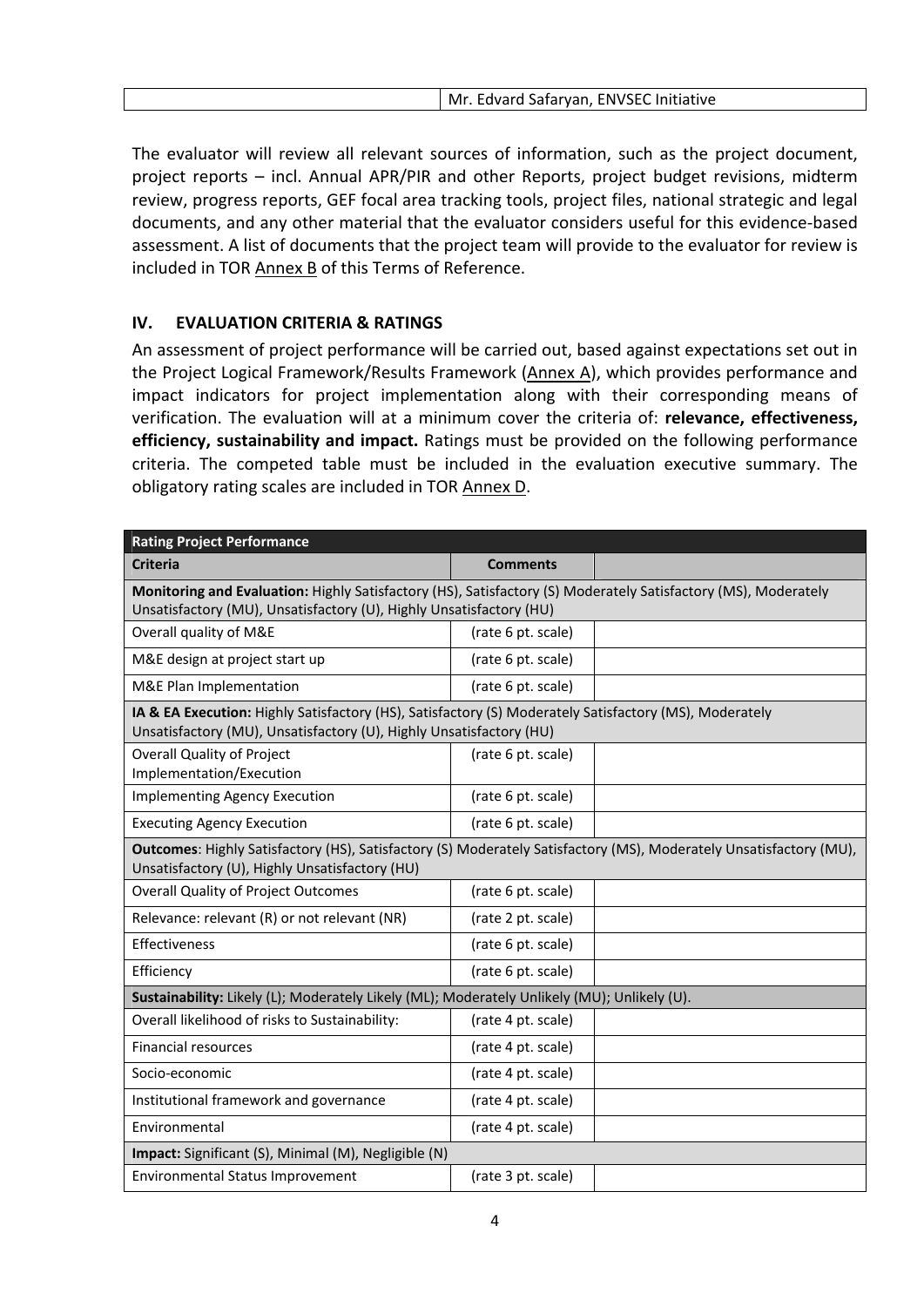| <b>Environmental Stress Reduction</b> | (rate 3 pt. scale) |  |
|---------------------------------------|--------------------|--|
| Progress towards stress/status change | (rate 3 pt. scale) |  |
| <b>Overall Project Results</b>        | (rate 6 pt. scale) |  |

## **V. PROJECT FINANCE / COFINANCE**

The Evaluation will assess the key financial aspects of the project, including the extent of cofinancing planned and realized. Project cost and funding data will be required, including annual expenditures. Variances between planned and actual expenditures will need to be assessed and explained. Results from recent financial audits, as available, should be taken into consideration. The evaluator will receive assistance from the Country Office (CO) and Project Team to obtain financial data in order to complete the co-financing table below, which will be included in the terminal evaluation report.

| Co-financing<br>(type/source) | <b>UNDP own financing</b><br>(mill. US\$) |        | Government<br>(mill. US\$) |        | <b>Partner Agency</b><br>(mill. US\$) |        | <b>Total</b><br>(mill. US\$) |        |
|-------------------------------|-------------------------------------------|--------|----------------------------|--------|---------------------------------------|--------|------------------------------|--------|
|                               | Planned                                   | Actual | Planned                    | Actual | Planned                               | Actual | Planned                      | Actual |
| Grants                        |                                           |        |                            |        |                                       |        |                              |        |
| Loans/Concessions             |                                           |        |                            |        |                                       |        |                              |        |
| • In-kind support             |                                           |        |                            |        |                                       |        |                              |        |
| • Other                       |                                           |        |                            |        |                                       |        |                              |        |
| <b>Totals</b>                 |                                           |        |                            |        |                                       |        |                              |        |

## **VI. MAINSTREAMING**

UNDP supported GEF financed projects are key components in UNDP country programming, as well as regional and global programmes. The evaluation will assess the extent to which the project was successfully mainstreamed with other UNDP priorities, including poverty alleviation, improved governance, the prevention and recovery from natural disasters, and gender. In addition, the evaluation will be included in the country office evaluation plan.

#### **VII. IMPACT**

The evaluator will assess the extent to which the project is achieving impacts or progressing towards the achievement of impacts. Key findings that should be brought out in the evaluations include whether the project has demonstrated: a) verifiable improvements in ecological status, b) verifiable reductions in stress on ecological systems, or c) demonstrated progress towards these impact achievements.

#### **VIII. CONCLUSIONS, RECOMMENDATIONS & LESSONS**

The evaluation report must include a chapter providing a set of conclusions, recommendations and lessons.

#### **IX. IMPLEMENTATION ARRANGEMENTS**

The principal responsibility for managing this evaluation resides with the UNDP CO in Armenia. The UNDP CO will contract the evaluator and ensure the timely provision of per diems and travel arrangements within the country for the evaluation team. The Project Team will be responsible for liaising with the evaluator to set up stakeholder interviews, arrange field visits,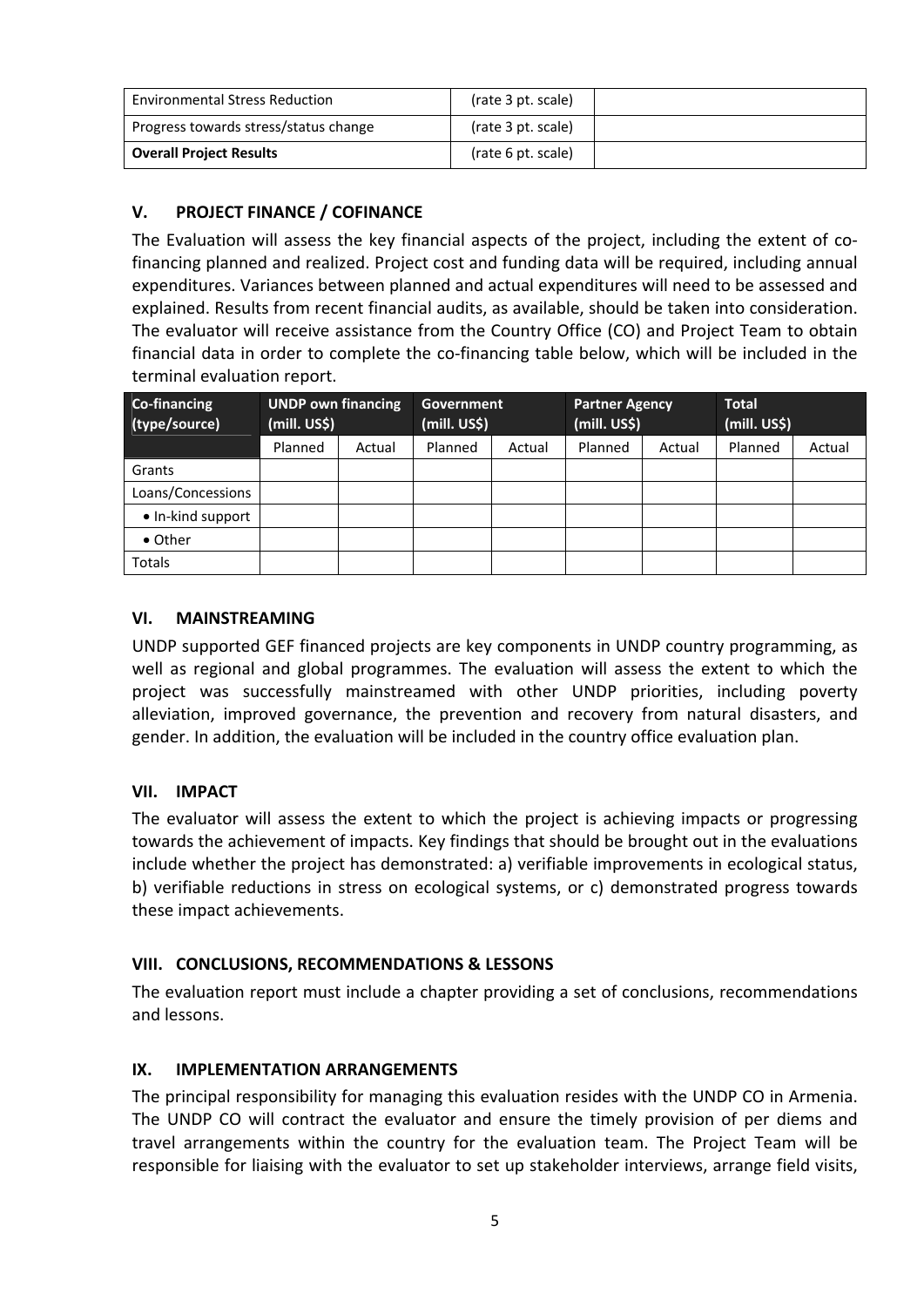coordinate with the Government etc. The project will also bear the costs of transportation and interpretation for the evaluator during the in‐country mission to Armenia.

### **X. EVALUATION TIMEFRAME**

The total duration of the evaluation will be 15 days according to the following plan:

| <b>Activity</b>                | <b>Timing</b> | <b>Completion Date *</b> |
|--------------------------------|---------------|--------------------------|
| Preparation                    | 2 days        | 18 March 2012            |
| <b>Evaluation Mission</b>      | 6 days        | 31 March 2012            |
| <b>Draft Evaluation Report</b> | 5 days        | 15 April 2012            |
| Final Report                   | 2 days        | 29 April 2012            |

\* The completion dates are indicative and to be specified after consultation with the selected International Consultant

#### **XI. EVALUATION DELIVERABLES**

The evaluator is expected to deliver the following:

| <b>Deliverable</b>        | <b>Content</b>                                               | <b>Timing</b>                                            | <b>Responsibilities</b>                       |  |
|---------------------------|--------------------------------------------------------------|----------------------------------------------------------|-----------------------------------------------|--|
| <b>Inception Note</b>     | Evaluator provides<br>clarifications on timing<br>and method | No later than 1 week<br>before the evaluation<br>mission | Evaluator submits to<br>UNDP CO               |  |
| Presentation              | <b>Initial Findings</b>                                      | End of evaluation mission                                | To project management,<br>UNDP CO             |  |
| <b>Draft Final Report</b> | Full report, (per annexed<br>template) with annexes          | Within 2 weeks of the<br>evaluation mission              | Sent to CO, reviewed by<br>RTA, PCU, GEF OFPs |  |
| Final Report*             | Revised report                                               | Within 1 week of receiving<br>UNDP comments on draft     | Sent to CO for uploading<br>to UNDP ERC.      |  |

\* When submitting the final evaluation report, the evaluator is required also to provide an 'audit trail', detailing how all received comments have (and have not) been addressed in the final evaluation report.

#### **XII. EVALUATOR**

The TE will be conducted by an international consultant. The evaluator shall have prior 9experience in evaluating similar projects. Experience with GEF financed projects is an advantage. The selected evaluator should not have participated in the project preparation and/or implementation and should not have conflict of interest with project related activities.

The evaluator must present the following qualifications:

- Advanced university degree in Forest Management, Environmental and/or Natural Resource Management or other related areas;
- Minimum 7 years of relevant professional experience in providing management or consultancy services to the forest and/or environmental management projects;
- Knowledge of UNDP and GEF M&E guidelines and procedures;
- Previous experience with results‐based monitoring and evaluation methodologies, particularly with regard to forest and/or environmental management projects.

#### **XIII. EVALUATOR ETHICS**

Evaluator will be held to the highest ethical standards and is required to sign a Code of Conduct (Annex E) upon acceptance of the assignment. UNDP evaluations are conducted in accordance with the principles outlined in the UNEG 'Ethical Guidelines for Evaluations'.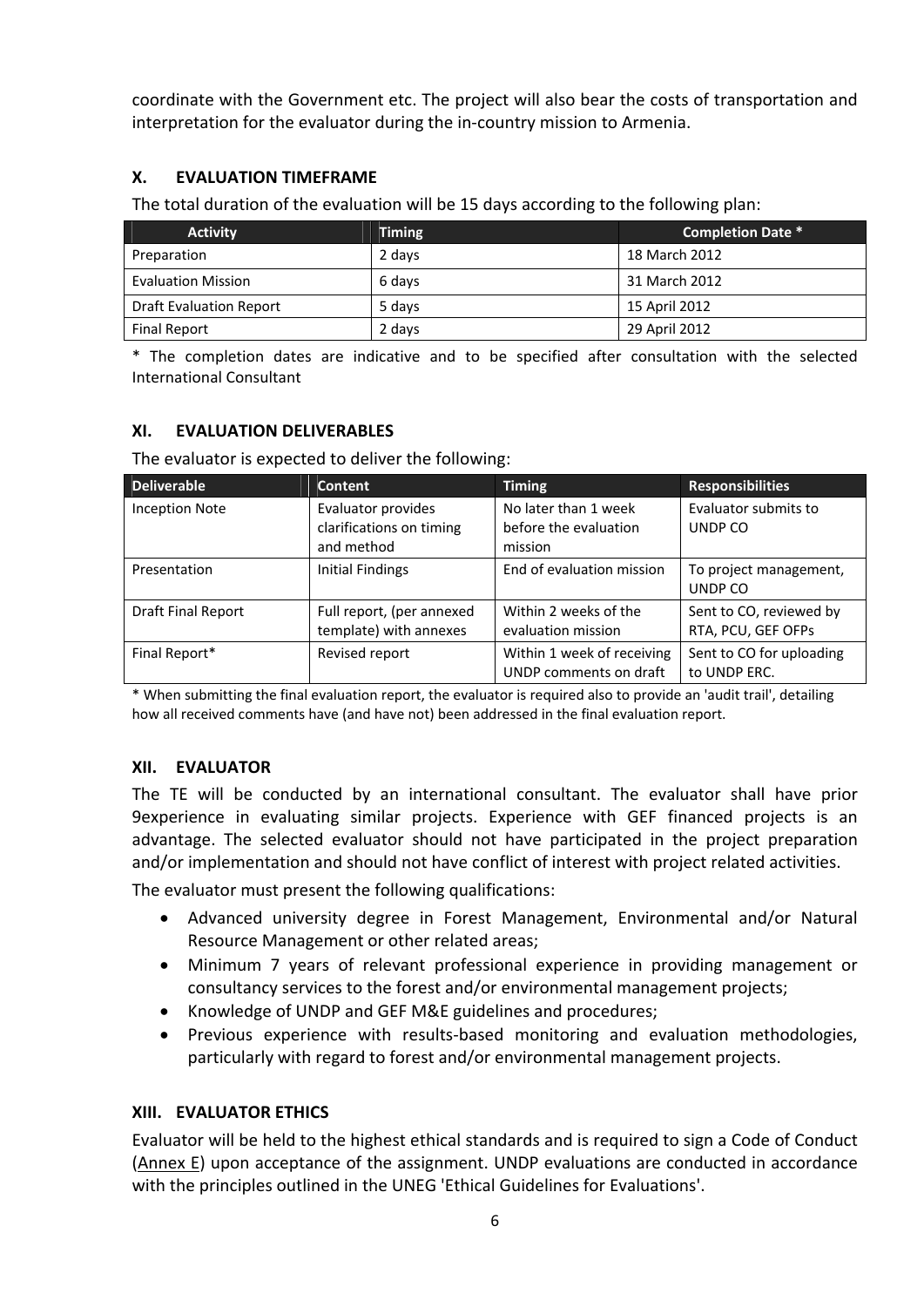#### **XIV. PAYMENT MODALITIES AND SPECIFICATIONS**

| %    | <b>Milestone</b>                                                                                 |
|------|--------------------------------------------------------------------------------------------------|
| 100% | Following submission and approval (UNDP-CO and UNDP RTA) of the final terminal evaluation report |

#### **XV. APPLICATION PROCESS**

The application should contain a current and complete C.V. in English with indication of the e‐ mail and phone contact. Shortlisted and interviewed candidates will be requested to submit a price offer of the assignment indicating: (a) the total cost (including consultancy and travel) and (b) the consultancy fee per day.

UNDP applies a fair and transparent selection process that will take into account the competencies/skills of the applicants as well as their financial proposals. Qualified women and members of social minorities are encouraged to apply.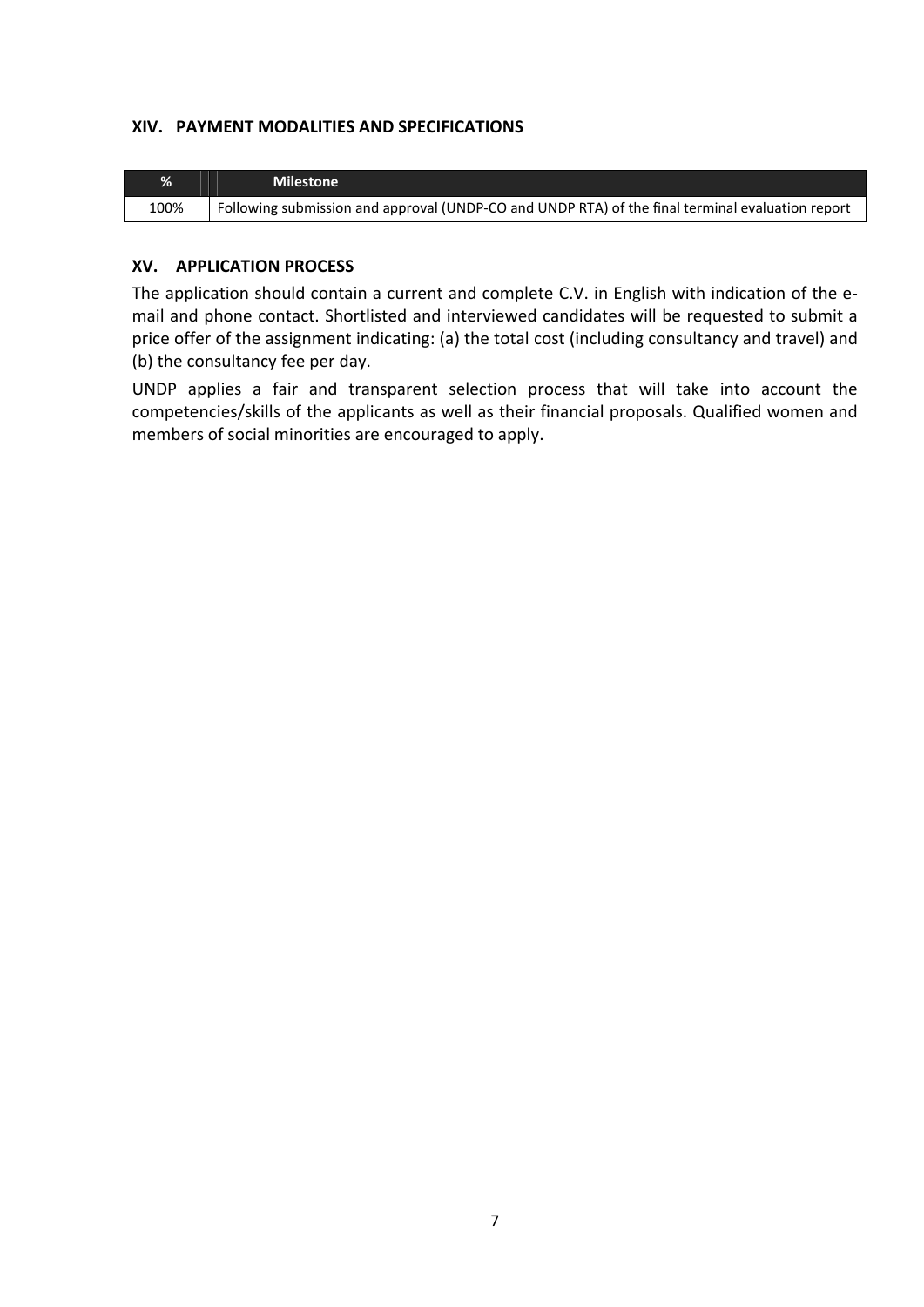#### **TOR ANNEX A: PROJECT LOGICAL FRAMEWORK**

| Project goal | The long-term development goal of this medium size project is to assist Armenia in beginning a process by which strategies to moderate, cope with, and take advantage of |
|--------------|--------------------------------------------------------------------------------------------------------------------------------------------------------------------------|
|              | the consequences of climate change are enhanced, developed, and implemented in the forestry sector.                                                                      |

| <b>Project Strategy</b>                                                                                                            | Objectively verifiable indicators                                                                                                                                                                                                                                  |                                                                                                                                                                                                                              |                                                                                                                                                                                                                                                               |                                                                      |                                                                                                                                                                                                                                                                                                                                                                                                                                                                                                                                                                                                                                                      |
|------------------------------------------------------------------------------------------------------------------------------------|--------------------------------------------------------------------------------------------------------------------------------------------------------------------------------------------------------------------------------------------------------------------|------------------------------------------------------------------------------------------------------------------------------------------------------------------------------------------------------------------------------|---------------------------------------------------------------------------------------------------------------------------------------------------------------------------------------------------------------------------------------------------------------|----------------------------------------------------------------------|------------------------------------------------------------------------------------------------------------------------------------------------------------------------------------------------------------------------------------------------------------------------------------------------------------------------------------------------------------------------------------------------------------------------------------------------------------------------------------------------------------------------------------------------------------------------------------------------------------------------------------------------------|
|                                                                                                                                    | Indicator                                                                                                                                                                                                                                                          | <b>Baseline</b>                                                                                                                                                                                                              | Target                                                                                                                                                                                                                                                        | Source of Verification                                               | <b>Risks and Assumptions</b>                                                                                                                                                                                                                                                                                                                                                                                                                                                                                                                                                                                                                         |
| Project objective:<br>To enhance adaptive                                                                                          | Enhanced resilience of mountain forest<br>ecosystems in the Syunik region due to<br>adaptation measures (such as better                                                                                                                                            | There are no efforts<br>currently underway to<br>address climate change                                                                                                                                                      | At least two types of resilience-<br>enhancing measures employed<br>by the project upon its                                                                                                                                                                   | <b>Ecological Risk</b><br>Assessment report<br>and/ or extracts from | In the pilot sites, baseline activities aimed at<br>promoting sustainable forest management in<br>general and addressing anthropogenic pressure                                                                                                                                                                                                                                                                                                                                                                                                                                                                                                      |
| capacities of the vulnerable<br>mountain forest ecosystems<br>to climate change in the<br>Syunik region.                           | management of forest fires, pest holes)                                                                                                                                                                                                                            | impacts on mountain<br>forest ecosystem<br>degradation in the<br>Syunik region.                                                                                                                                              | completion, covering<br>approximately 87% of forest<br>covered area in Syunik (65,000<br>ha under the forest enterprises<br>and 10,000 ha under SPANs)                                                                                                        | bio-monitoring;<br>Pilot project reports;<br>Project annual reports  | on forest resources including threats to<br>biodiversity in particular are successful in<br>meeting their baseline objectives. (The risk of<br>this assumption not holding is low. Current<br>developments in Armenia support better control,<br>monitoring and management of forests. To<br>further mitigate this risk, the project will<br>maintain constant and close dialogue with forest<br>and other relevant authorities to ensure that<br>baseline sustainable forest management is seen as<br>an essential foundation on which additional<br>institutional and policy enhancements to<br>specifically respond to climate change are built.) |
| Outcome 1:<br>The enabling environment<br>for integrating climate<br>change risks into forest<br>sector management is in<br>place. | Forest sector management planning<br>documents for Syunik region include<br>adaptation measures tested through the<br>project and provide for resources to<br>undertake these measures so as to<br>enhance the resilience of biodiversity<br>to CC related risks.  | Planning documents<br>for Syunik are in the<br>process of being<br>developed and do not<br>include CC adaptation<br>measures.                                                                                                | By project end, at least two<br>management plans include<br>adaptation measures<br>recommended and tested by the<br>project (focusing on fire<br>management and pest control)                                                                                 | Final project report;<br>Independent<br>evaluation                   | Recommendations for strengthening of forest<br>sector documents and institutional roles and<br>responsibilities are supported and approved by<br>the government. (The risk of this assumption not<br>holding is low because nationally-driven<br>prioritization exercises have identified the<br>importance of mainstreaming climate risks in the                                                                                                                                                                                                                                                                                                    |
|                                                                                                                                    | Institutions that need to be involved in<br>early warning and response to CC<br>related impacts on forests (such as the<br>local forestry, emergency management<br>agency, fire department) have clarity<br>on their mandate and role in<br>responding to CC risks | There is no clarity on<br>roles and<br>responsibilities. There<br>is no practice of<br>scenario planning that<br>systematically takes<br>into account climate<br>risks as part of wildfire<br>management and pest<br>control | By project end, roles and<br>responsibilities are developed<br>and approved on the basis of<br>the comparative advantage of<br>each agency.<br>By project end scenario<br>planning exercise becomes part<br>of the forest management<br>decision and routine. | Final project report;<br>Independent<br>evaluation                   | forest sector. To further mitigate this risk, the<br>project will maintain constant and close dialogue<br>with forest and other relevant authorities to<br>ensure ownership of recommended institutional<br>and policy enhancements to respond to climate<br>change.)                                                                                                                                                                                                                                                                                                                                                                                |
| Outcome 2:<br>Forest and protected area<br>management in the Syunik                                                                | Ability of forest areas under the<br>jurisdiction of the Syunik (Goris),<br>Kapan and Meghri forest enterprises to                                                                                                                                                 |                                                                                                                                                                                                                              |                                                                                                                                                                                                                                                               |                                                                      | Local forest enterprises and communities in the<br>Syunik region understand climate change<br>implications and are supportive of proposed                                                                                                                                                                                                                                                                                                                                                                                                                                                                                                            |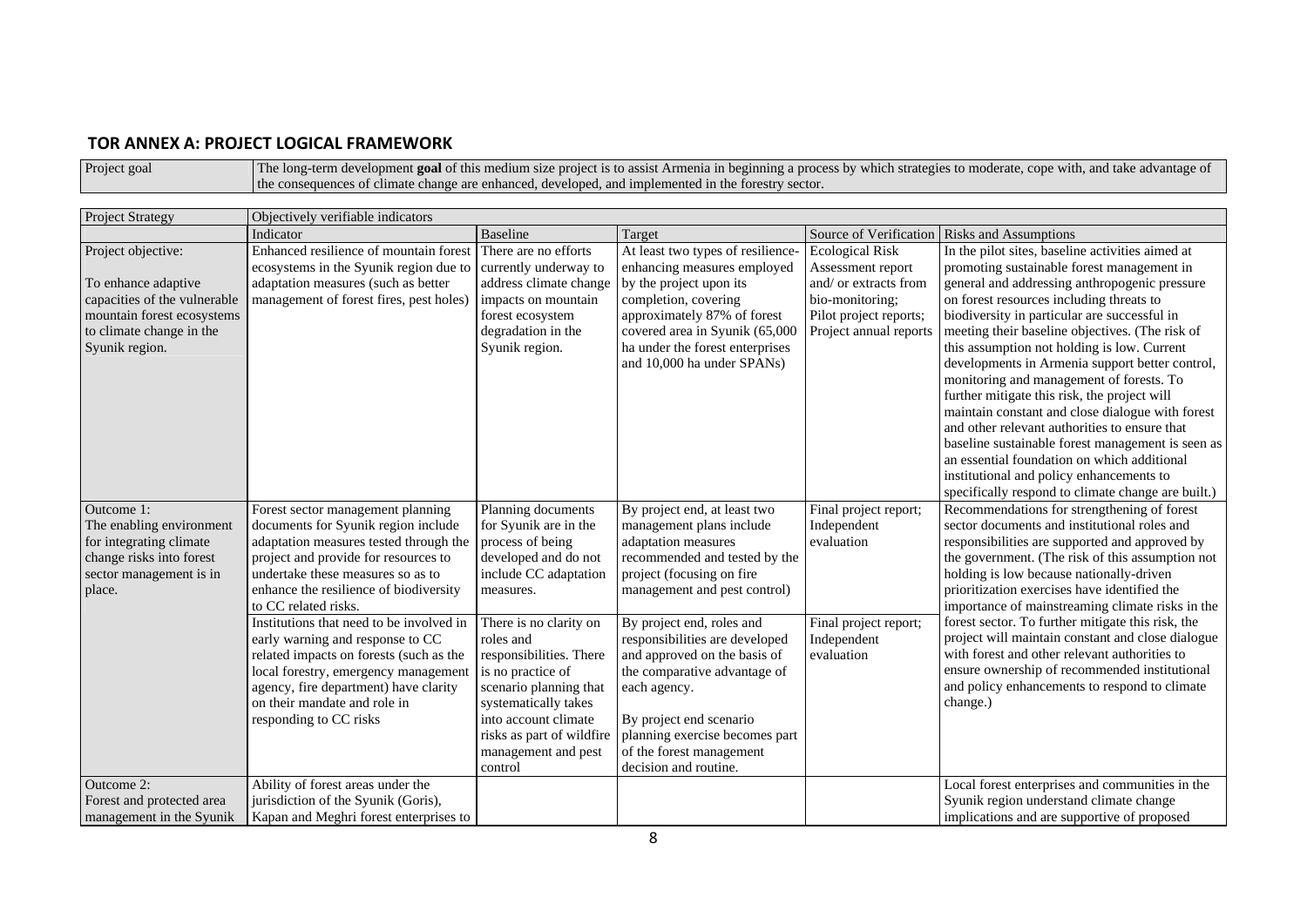| <b>Project Strategy</b>                                                                                             | Objectively verifiable indicators                                                                                                                                                                                                                  |                                                                                                                       |                                                                                                                                                                                                                                                                                                                                                                              |                                                    |                                                                                                                                                                                                                                                                                                                                                                                                                                                                                                                              |
|---------------------------------------------------------------------------------------------------------------------|----------------------------------------------------------------------------------------------------------------------------------------------------------------------------------------------------------------------------------------------------|-----------------------------------------------------------------------------------------------------------------------|------------------------------------------------------------------------------------------------------------------------------------------------------------------------------------------------------------------------------------------------------------------------------------------------------------------------------------------------------------------------------|----------------------------------------------------|------------------------------------------------------------------------------------------------------------------------------------------------------------------------------------------------------------------------------------------------------------------------------------------------------------------------------------------------------------------------------------------------------------------------------------------------------------------------------------------------------------------------------|
|                                                                                                                     | Indicator                                                                                                                                                                                                                                          | <b>Baseline</b>                                                                                                       | Target                                                                                                                                                                                                                                                                                                                                                                       | Source of Verification                             | <b>Risks and Assumptions</b>                                                                                                                                                                                                                                                                                                                                                                                                                                                                                                 |
| region integrates pilot<br>adaptation measures to<br>enhance adaptive capacity<br>of mountain forest<br>ecosystems. | provide effective protection to the<br>region's globally significant<br>biodiversity against CC related risks is<br>increased. Indicators for monitoring<br>this are based on the GEF's METT<br>approach of using proxy indicators, as<br>follows: |                                                                                                                       |                                                                                                                                                                                                                                                                                                                                                                              |                                                    | adaptation measures in addition to their<br>participation in ecosystem management<br>activities. (The risk of this assumption not<br>holding is low. In order to mitigate this risk the<br>project will put specific emphasis on building<br>awareness of the regional forest management<br>bodies and communities (under Outcome 2;<br>Outputs 2.1 to 2.3) and putting in place guidance                                                                                                                                    |
|                                                                                                                     | 1) Landscape coverage<br>2) Management practices applied                                                                                                                                                                                           | Forest enterprises do<br>not take into account<br>climate risks to<br>biodiversity harbored<br>in forest areas        | 75,000 ha of forest covered<br>lands (65,000 ha under the<br>forest enterprises and 10,000 ha<br>under SPANs) will benefit from<br>restoration measures designed<br>specifically to address<br>degradation pressures induced<br>by climate change; the project<br>will also indirectly influence<br>20,000 ha of non-forest covered<br>lands under the forest<br>enterprises | Final project report;<br>Independent<br>evaluation | and supervision of Hayantar SNCO (authorized<br>agency of forest management in the country) as a<br>legitimate mechanism for their active<br>participation in the identification and<br>implementation of adaptation measures. The<br>project will also involve local specialized NGOs<br>in project activities. Further, by identifying,<br>testing, selecting and implementing proper<br>technologies and measures that are appropriate<br>for the pilot areas, the project will secure buy-in<br>from local stakeholders. |
|                                                                                                                     | 2a) Improved management of pest<br>holes that are being exacerbated by<br>climate change and variability,<br>measured by the following indicators                                                                                                  |                                                                                                                       |                                                                                                                                                                                                                                                                                                                                                                              |                                                    |                                                                                                                                                                                                                                                                                                                                                                                                                                                                                                                              |
|                                                                                                                     | Increase in area covered by an<br>improved monitoring system for pest<br>invasions                                                                                                                                                                 | 0 hectares                                                                                                            | 4,000 ha (2,000 ha will directly<br>be brought under improved<br>management; an additional<br>surrounding area of 2,000 ha<br>will also benefit)                                                                                                                                                                                                                             | Final project report;<br>Independent<br>evaluation |                                                                                                                                                                                                                                                                                                                                                                                                                                                                                                                              |
|                                                                                                                     | Increase in use of environmentally<br>sound aerial pest control using<br>biological treatment                                                                                                                                                      | 0 hectares are subject<br>to biological pest<br>control                                                               | 4,000 ha (2,000 ha will directly<br>be brought under improved<br>management; an additional<br>surrounding area of 2,000 ha<br>will also benefit)                                                                                                                                                                                                                             | Final project report;<br>Independent<br>evaluation |                                                                                                                                                                                                                                                                                                                                                                                                                                                                                                                              |
|                                                                                                                     | Increase in capacity of forest<br>enterprises and SPAN staff to monitor<br>and respond to pests                                                                                                                                                    | Currently no staff are<br>trained in improved<br>monitoring and<br>application of<br>biological control<br>techniques | 16 staff from SPANs and forest<br>enterprises are trained                                                                                                                                                                                                                                                                                                                    | Final project report;<br>Independent<br>evaluation |                                                                                                                                                                                                                                                                                                                                                                                                                                                                                                                              |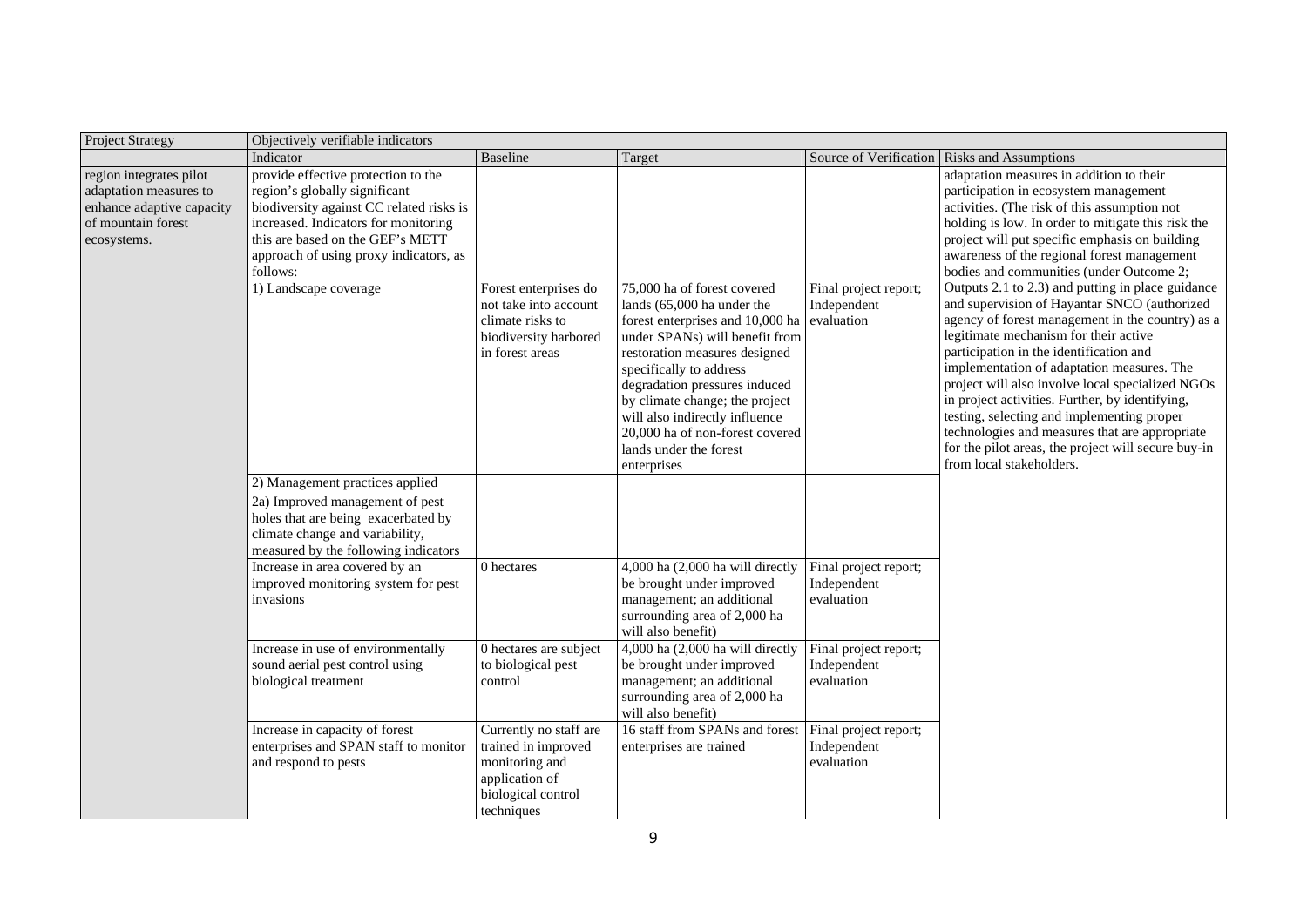| <b>Project Strategy</b>                                                                                                                              | Objectively verifiable indicators                                                                                                                                            |                                                                                                                                                                                            |                                                                                                                                                                                                                                  |                                                    |                                                                                                                                                                                                                                                                                                       |
|------------------------------------------------------------------------------------------------------------------------------------------------------|------------------------------------------------------------------------------------------------------------------------------------------------------------------------------|--------------------------------------------------------------------------------------------------------------------------------------------------------------------------------------------|----------------------------------------------------------------------------------------------------------------------------------------------------------------------------------------------------------------------------------|----------------------------------------------------|-------------------------------------------------------------------------------------------------------------------------------------------------------------------------------------------------------------------------------------------------------------------------------------------------------|
|                                                                                                                                                      | Indicator                                                                                                                                                                    | Baseline                                                                                                                                                                                   | Target                                                                                                                                                                                                                           |                                                    | Source of Verification Risks and Assumptions                                                                                                                                                                                                                                                          |
|                                                                                                                                                      | 2b) Improved management of forest<br>fires that are being exacerbated by<br>climate change and variability,<br>measured by the following indicators:                         | 0 hectares                                                                                                                                                                                 | 75,000 ha (65,000 ha of forest<br>covered lands under the forest<br>enterprises and 10,000 ha under<br>SPANs)                                                                                                                    | Final project report;<br>Independent<br>evaluation |                                                                                                                                                                                                                                                                                                       |
|                                                                                                                                                      | Reduction in activities that tend to lead<br>to forest fires (agricultural waste<br>burning and open fires in forest<br>recreational areas in the dry season)                | Agricultural waste<br>burning is reported<br>approximately 55 times<br>a year<br>Open fires in<br>recreational areas<br>during dry season are<br>reported approximately<br>70 times a year | Reduction in these activities by<br>50% by project end                                                                                                                                                                           | Final project report;<br>Independent<br>evaluation |                                                                                                                                                                                                                                                                                                       |
|                                                                                                                                                      | Increase in awareness of local<br>communities, NGOs, tourist<br>organizations of the importance of fire<br>prevention leading to behavioural<br>change                       | No such awareness<br>efforts have been<br>undertaken. Preventive<br>measures haven't been<br>practiced by<br>indentified<br>stakeholders                                                   | By project end, targeted<br>training workshops are held and<br>tailored material is distributed<br>to all identified partner groups                                                                                              | Final project report;<br>Independent<br>evaluation |                                                                                                                                                                                                                                                                                                       |
|                                                                                                                                                      | Increase capacity of staff to implement<br>an early warning and response system                                                                                              | 0 staff trained                                                                                                                                                                            | 24 people trained covering<br>foresters from forest<br>enterprises, republican, regional<br>and local administrations,<br>emergency and fire<br>departments, protected area<br>management units and<br>community representatives | Final project report;<br>Independent<br>evaluation |                                                                                                                                                                                                                                                                                                       |
|                                                                                                                                                      | 2c) Reduction in forest fragmentation<br>to enhance ecosystem resilience to<br>climate change and variability,<br>including:<br>reforested area<br>recovered (rejoined) area | 0 hectares                                                                                                                                                                                 | 15 ha (will directly be brought<br>under improved management<br>and will be rejoined to forested<br>tracts)                                                                                                                      | Final project report;<br>Independent<br>evaluation |                                                                                                                                                                                                                                                                                                       |
| Outcome 3:<br>Capacities for adaptive<br>management, monitoring<br>and evaluation, learning,<br>and replication of project<br>lessons are developed. | Number of forest enterprises outside<br>the Syunik region that have initiated<br>the process of integrating adaptation to<br>CC in their forest management plans             | Zero                                                                                                                                                                                       | 6 forest enterprises                                                                                                                                                                                                             | Final project report;<br>Independent<br>evaluation | Forest enterprises and others responsible for<br>implementing conservation plans in other regions<br>of Armenia are open to cooperation and trustful<br>relations are established with neighboring<br>communities for integrating adaptation measures.<br>(The risk of this assumption not holding is |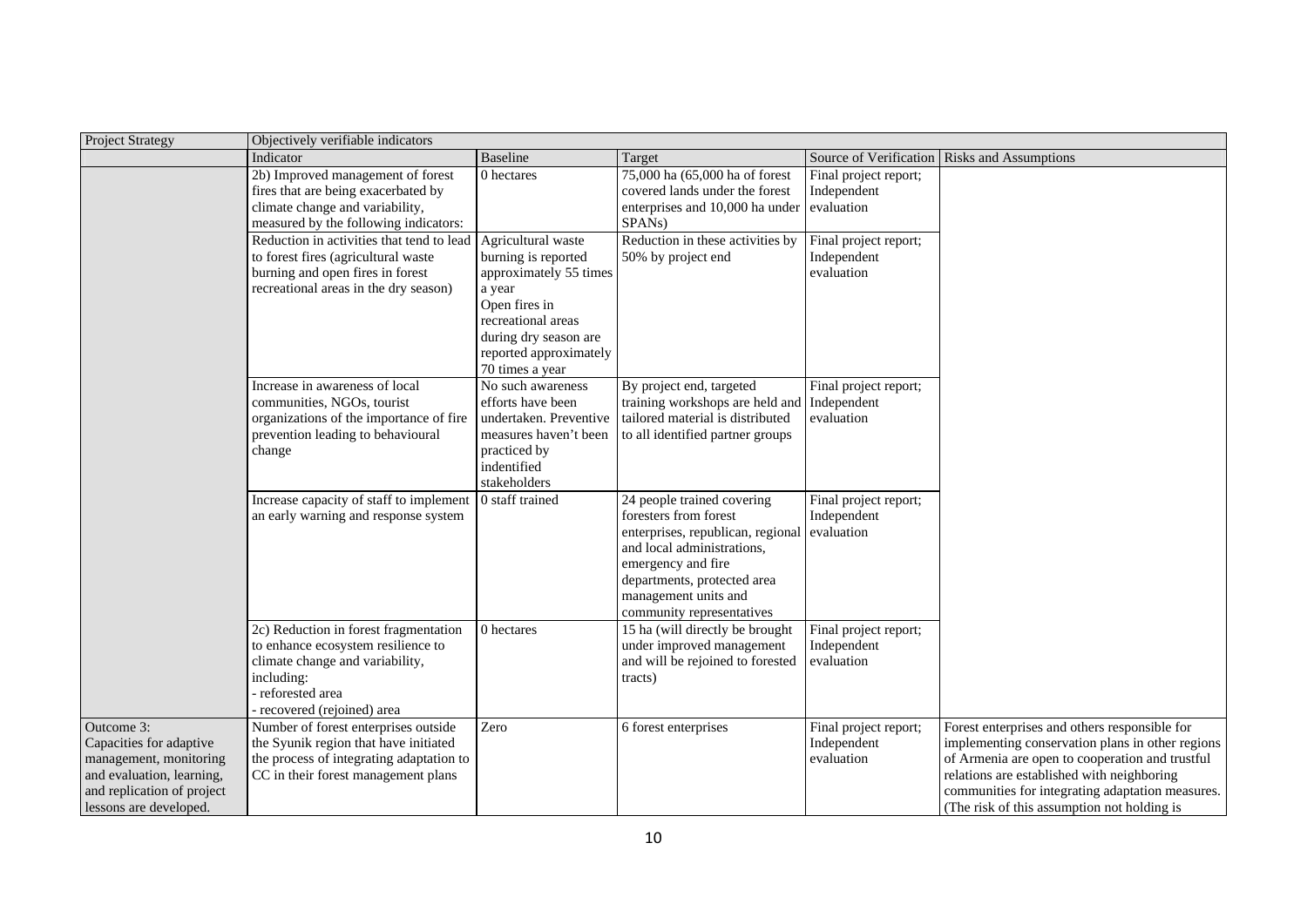| <b>Project Strategy</b> | Objectively verifiable indicators |          |        |                                                      |
|-------------------------|-----------------------------------|----------|--------|------------------------------------------------------|
|                         | Indicator                         | Baseline | Target | Source of Verification Risks and Assumptions         |
|                         |                                   |          |        | considered medium. It will be mitigated through      |
|                         |                                   |          |        | an emphasis on participatory and cooperative         |
|                         |                                   |          |        | schemes for implementation of proposed               |
|                         |                                   |          |        | measures, and inviting representatives from other    |
|                         |                                   |          |        | regions to participate in training sessions and site |
|                         |                                   |          |        | visits. Local communities will be fully aware and    |
|                         |                                   |          |        | will be involved in adaptation aimed forest          |
|                         |                                   |          |        | works. The transparency of project activities will   |
|                         |                                   |          |        | be ensured through periodic meetings with            |
|                         |                                   |          |        | partners, specialized scientific institutions, NGO,  |
|                         |                                   |          |        | as well as through the project web-site.)            |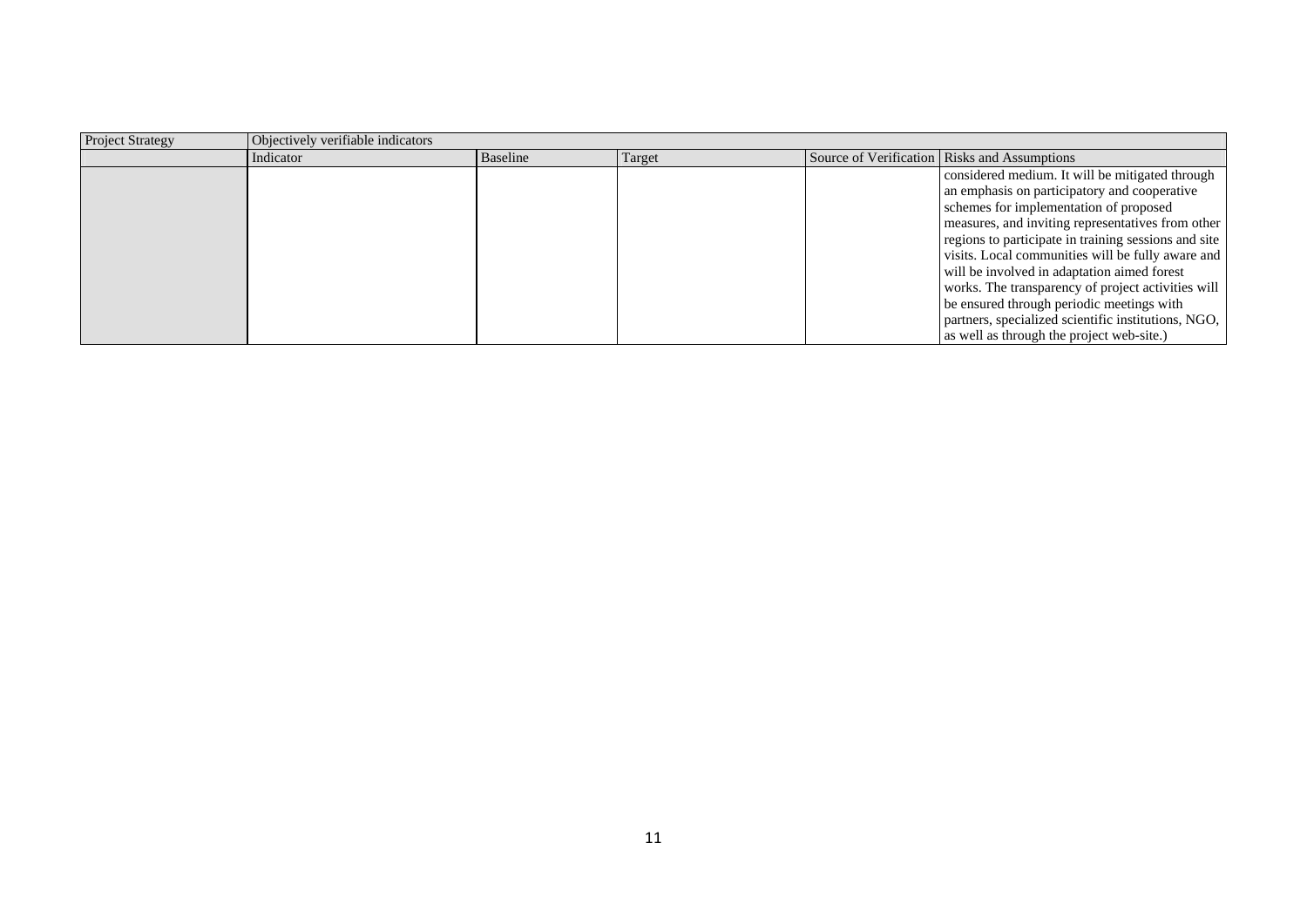#### **TOR ANNEX B: LIST OF DOCUMENTS TO BE REVIEWED BY THE EVALUATOR**

- ‐ Project Document (2008)
- ‐ Project Inception Report (2009)
- ‐ APR/PIRs (2010, 2011, 2012)
- ‐ Standard Annual Progress Reports (2009, 2010, 2011, 2012)
- ‐ Project Mid‐term Evaluation Report (2011)
- ‐ Annual/Multi‐year Work Plans (project budget and its revisions 2009‐2013)
- ‐ Project Annual Work Programmes (2009‐2013)
- ‐ Minutes of the Project Board meetings (2009, 2010, 2011, 2012)
- ‐ Project Terminal Report (draft APR/PIR 2013)
- ‐ Letters of Intent and Letters of Agreement signed with regard to the project
- ‐ Factsheets on the reforestation pilot projects
- ‐ Data on co‐financing, including additionally leveraged
- ‐ List of project publications (copies of the publications to be provided)
- ‐ List of contracted experts
- ‐ List of sub‐contractor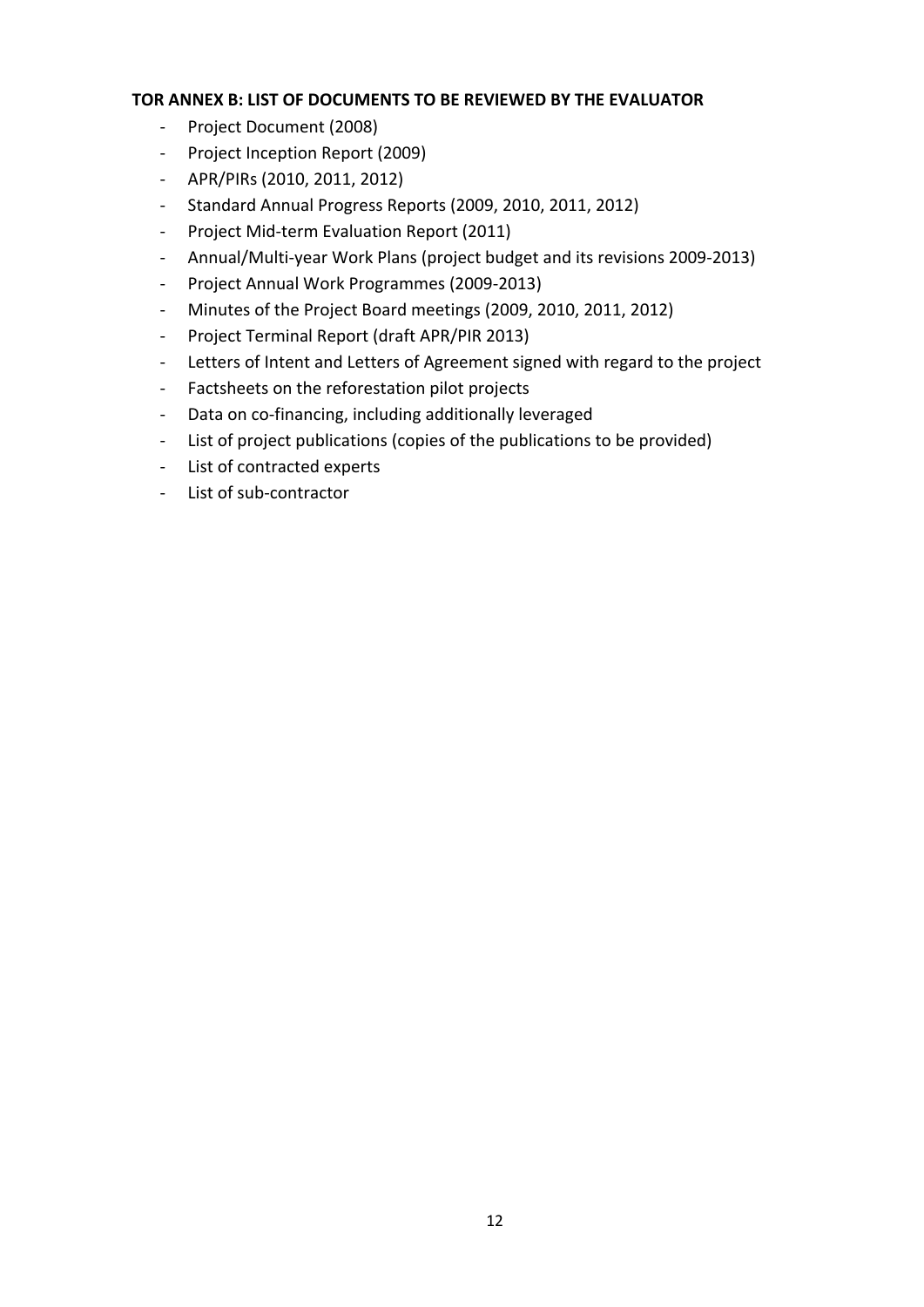## **TOR ANNEX C: EVALUATION QUESTIONS**

| <b>Evaluative Criteria</b>                                                                                                                                                            | <b>Questions</b>                                                                                      | <b>Indicators</b> | <b>Sources</b> |  |
|---------------------------------------------------------------------------------------------------------------------------------------------------------------------------------------|-------------------------------------------------------------------------------------------------------|-------------------|----------------|--|
| Relevance: How does the project relate to the main objectives of the GEF focal area, and to the environment<br>and development priorities at the local, regional and national levels? |                                                                                                       |                   |                |  |
|                                                                                                                                                                                       |                                                                                                       |                   |                |  |
|                                                                                                                                                                                       |                                                                                                       |                   |                |  |
|                                                                                                                                                                                       |                                                                                                       |                   |                |  |
|                                                                                                                                                                                       | Effectiveness: To what extent have the expected outcomes and objectives of the project been achieved? |                   |                |  |
|                                                                                                                                                                                       |                                                                                                       |                   |                |  |
|                                                                                                                                                                                       |                                                                                                       |                   |                |  |
|                                                                                                                                                                                       |                                                                                                       |                   |                |  |
| Efficiency: Was the project implemented efficiently, in-line with international and national norms and<br>standards?                                                                  |                                                                                                       |                   |                |  |
|                                                                                                                                                                                       |                                                                                                       |                   |                |  |
|                                                                                                                                                                                       |                                                                                                       |                   |                |  |
|                                                                                                                                                                                       |                                                                                                       |                   |                |  |
|                                                                                                                                                                                       |                                                                                                       |                   |                |  |
| Sustainability: To what extent are there financial, institutional, social-economic, and/or environmental risks to<br>sustaining long-term project results?                            |                                                                                                       |                   |                |  |
|                                                                                                                                                                                       |                                                                                                       |                   |                |  |
|                                                                                                                                                                                       |                                                                                                       |                   |                |  |
|                                                                                                                                                                                       |                                                                                                       |                   |                |  |
| Impact: Are there indications that the project has contributed to, or enabled progress toward, reduced<br>environmental stress and/or improved ecological status?                     |                                                                                                       |                   |                |  |
|                                                                                                                                                                                       |                                                                                                       |                   |                |  |
|                                                                                                                                                                                       |                                                                                                       |                   |                |  |
|                                                                                                                                                                                       |                                                                                                       |                   |                |  |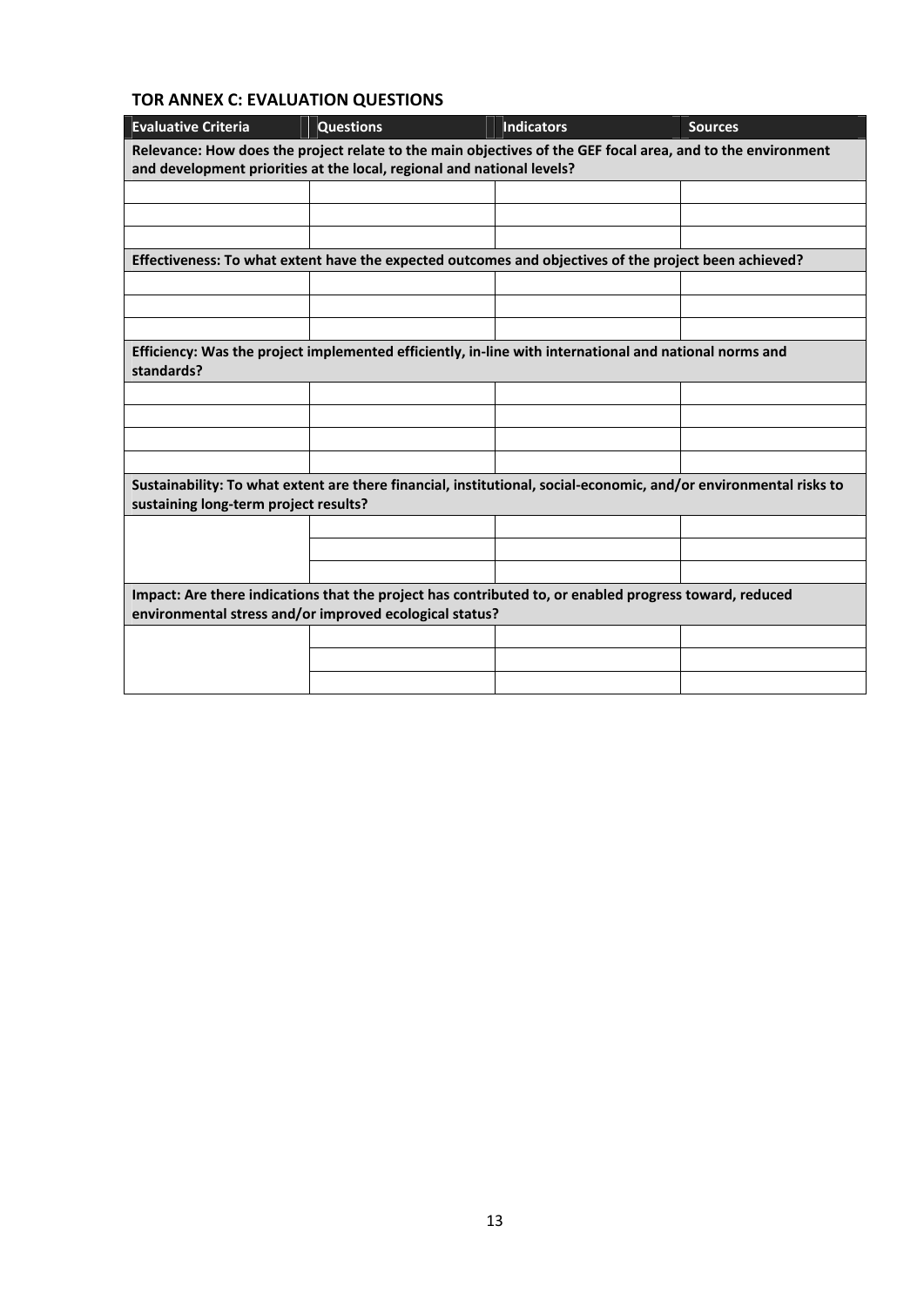### **TOR ANNEX D: RATINGS**

| <b>Ratings Scales</b>                                                                                                                                                                                                                                                                                                                                                                                                                                                                                                                                                                                                |                                                                                                                                                                                            |                                                                                                                                |
|----------------------------------------------------------------------------------------------------------------------------------------------------------------------------------------------------------------------------------------------------------------------------------------------------------------------------------------------------------------------------------------------------------------------------------------------------------------------------------------------------------------------------------------------------------------------------------------------------------------------|--------------------------------------------------------------------------------------------------------------------------------------------------------------------------------------------|--------------------------------------------------------------------------------------------------------------------------------|
| Ratings for Outcomes, Effectiveness, Efficiency, M&E,<br><b>I&amp;E Execution</b>                                                                                                                                                                                                                                                                                                                                                                                                                                                                                                                                    | <b>Sustainability ratings:</b>                                                                                                                                                             | <b>Relevance ratings</b>                                                                                                       |
| 6: Highly Satisfactory (HS): The project had no<br>shortcomings in the achievement of its objectives in<br>terms of relevance, effectiveness, or efficiency<br>5: Satisfactory (S): There were only minor shortcomings<br>4: Moderately Satisfactory (MS): there were moderate<br>shortcomings<br>3. Moderately Unsatisfactory (MU): the project had<br>significant shortcomings<br>2. Unsatisfactory (U): there were major shortcomings in<br>the achievement of project objectives in terms of<br>relevance, effectiveness, or efficiency<br>1. Highly Unsatisfactory (HU): The project had severe<br>shortcomings | 4. Likely (L): negligible risks<br>to sustainability<br>3. Moderately Likely<br>(ML): moderate risks<br>2. Moderately Unlikely<br>(MU): significant risks<br>1. Unlikely (U): severe risks | 2. Relevant (R)<br>1. Not relevant (NR)<br><b>Impact Ratings:</b><br>3. Significant (S)<br>2. Minimal (M)<br>1. Negligible (N) |
| Additional ratings where relevant:                                                                                                                                                                                                                                                                                                                                                                                                                                                                                                                                                                                   |                                                                                                                                                                                            |                                                                                                                                |
| Not Applicable (N/A)                                                                                                                                                                                                                                                                                                                                                                                                                                                                                                                                                                                                 |                                                                                                                                                                                            |                                                                                                                                |
| Unable to Assess (U/A                                                                                                                                                                                                                                                                                                                                                                                                                                                                                                                                                                                                |                                                                                                                                                                                            |                                                                                                                                |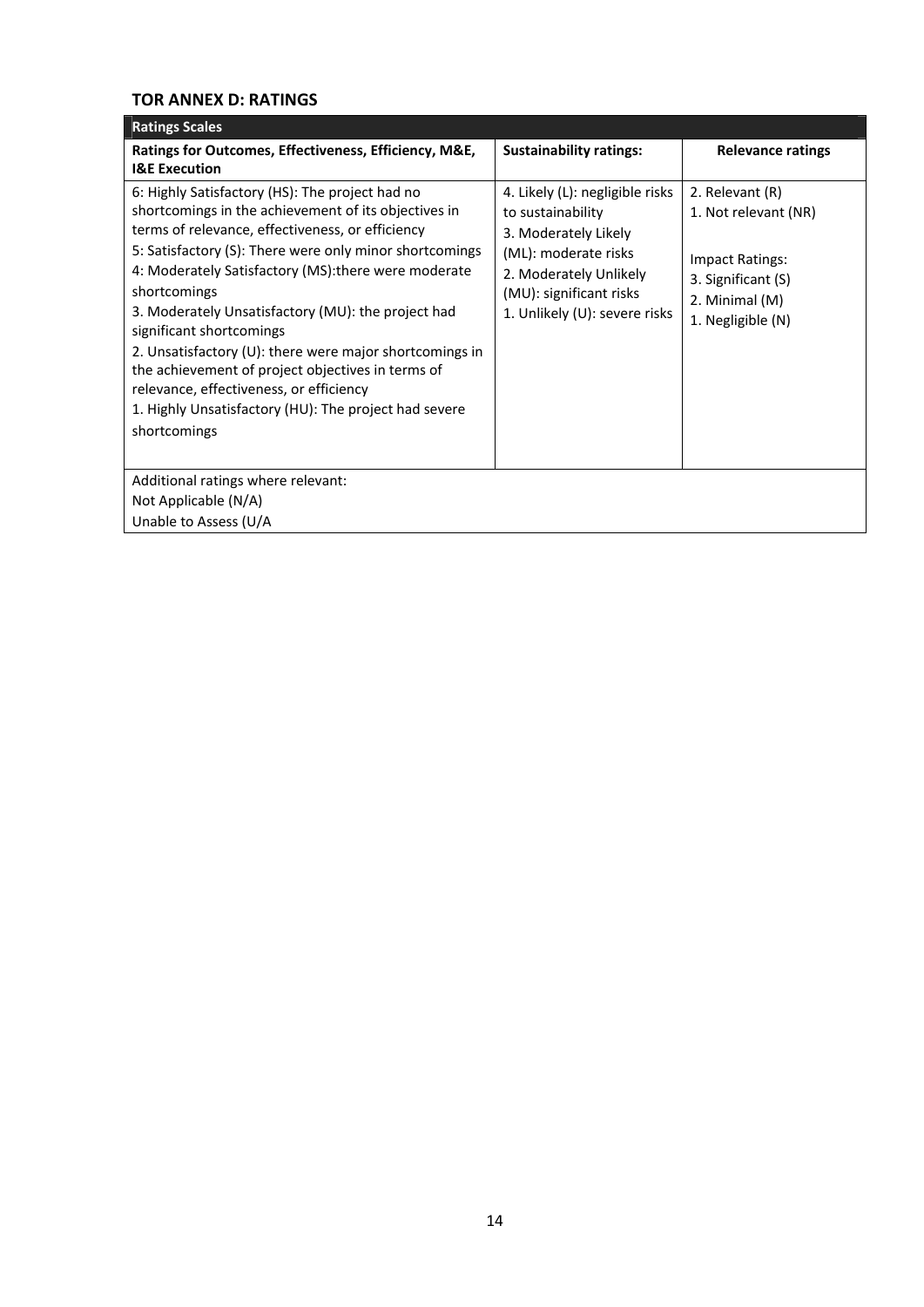## **ANNEX E: EVALUATION CONSULTANT CODE OF CONDUCT AGREEMENT FORM**

## **Evaluators:**

- 1. Must present information that is complete and fair in its assessment of strengths and weaknesses so that decisions or actions taken are well founded.
- 2. Must disclose the full set of evaluation findings along with information on their limitations and have this accessible to all affected by the evaluation with expressed legal rights to receive results.
- 3. Should protect the anonymity and confidentiality of individual informants. They should provide maximum notice, minimize demands on time, and respect people's right not to engage. Evaluators must respect people's right to provide information in confidence, and must ensure that sensitive information cannot be traced to its source. Evaluators are not expected to evaluate individuals, and must balance an evaluation of management functions with this general principle.
- 4. Sometimes uncover evidence of wrongdoing while conducting evaluations. Such cases must be reported discreetly to the appropriate investigative body. Evaluators should consult with other relevant oversight entities when there is any doubt about if and how issues should be reported.
- 5. Should be sensitive to beliefs, manners and customs and act with integrity and honesty in their relations with all stakeholders. In line with the UN Universal Declaration of Human Rights, evaluators must be sensitive to and address issues of discrimination and gender equality. They should avoid offending the dignity and self-respect of those persons with whom they come in contact in the course of the evaluation. Knowing that evaluation might negatively affect the interests of some stakeholders, evaluators should conduct the evaluation and communicate its purpose and results in a way that clearly respects the stakeholders' dignity and self‐worth.
- 6. Are responsible for their performance and their product(s). They are responsible for the clear, accurate and fair written and/or oral presentation of study imitations, findings and recommendations.
- 7. Should reflect sound accounting procedures and be prudent in using the resources of the evaluation.

## **Evaluation Consultant Agreement Form2**

**Agreement to abide by the Code of Conduct for Evaluation in the UN System**

**Name of Consultant:** \_\_\_\_\_\_\_\_\_\_\_\_\_\_\_\_\_\_\_\_\_\_\_\_\_\_\_\_\_\_\_\_\_\_\_\_\_\_\_\_\_\_\_\_\_\_\_\_\_\_

**Name of Consultancy Organization** (where relevant):

**I confirm that I have received and understood and will abide by the United Nations Code of Conduct for Evaluation.**

Signed at *(place)* on *date* Signature:

 <sup>2</sup> www.undp.org/unegcodeofconduct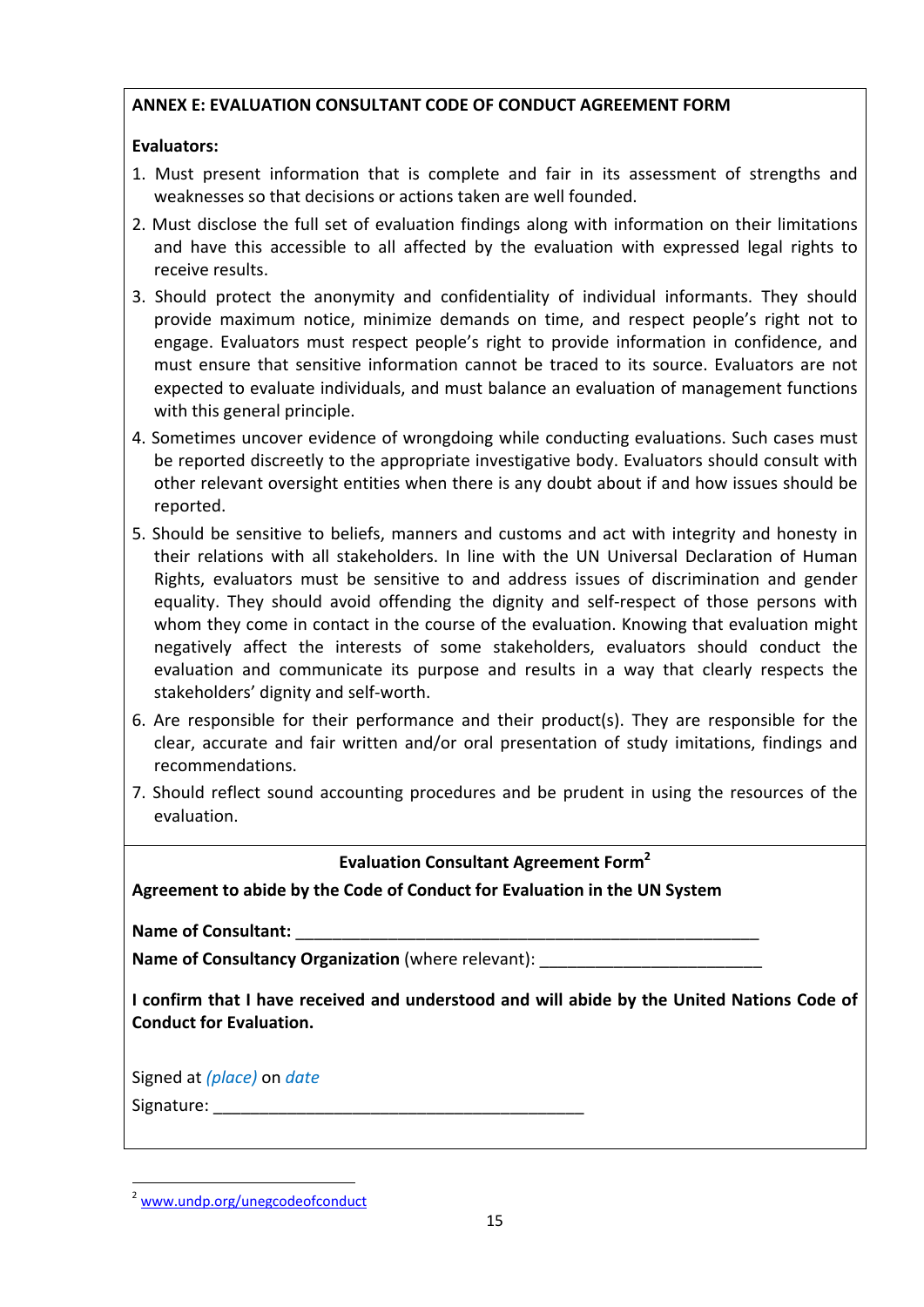#### **TOR ANNEX F: EVALUATION REPORT OUTLINE <sup>3</sup>**

#### **i. Opening page:**

- Title of UNDP supported GEF financed project
- UNDP and GEF project ID#s.
- Evaluation time frame and date of evaluation report
- Region and countries included in the project
- GEF Operational Program/Strategic Program
- Implementing Partner and other project partners
- Evaluation team members
- Acknowledgements

#### **ii. Executive Summary**

- Project Summary Table
- Project Description (brief)
- Evaluation Rating Table
- Summary of conclusions, recommendations and lessons

## **iii. Acronyms and Abbreviations**

(See: UNDP Editorial Manual<sup>4</sup>)

#### **1. Introduction**

- Purpose of the evaluation
- Scope & Methodology
- Structure of the evaluation report
- **2. Project description and development context**
- Project start and duration
- Problems that the project sought to address
- Immediate and development objectives of the project
- Baseline Indicators established
- Main stakeholders
- Expected Results

#### **3. Findings**

(In addition to a descriptive assessment, all criteria marked with  $(*)$  must be rated<sup>5</sup>)

#### **3.1 Project Design / Formulation**

- Analysis of LFA/Results Framework (Project logic /strategy; Indicators)
- Assumptions and Risks
- Lessons from other relevant projects (e.g., same focal area) incorporated into project design
- Planned stakeholder participation
- Replication approach

- UNDP comparative advantage
- Linkages between project and other interventions within the sector

 $3$  The Report length should not exceed 40 pages in total (not including annexes).<br> $4$  UNDP Style Manual, Office of Communications, Partnerships Bureau, updated November 2008.

 $^5$  Using a six-point rating scale: 6: Highly Satisfactory, 5: Satisfactory, 4: Marginally Satisfactory, 3: Marginally Unsatisfactory, 2: Unsatisfactory and 1: Highly Unsatisfactory, see section 3.5, page 37 for ratings explanations.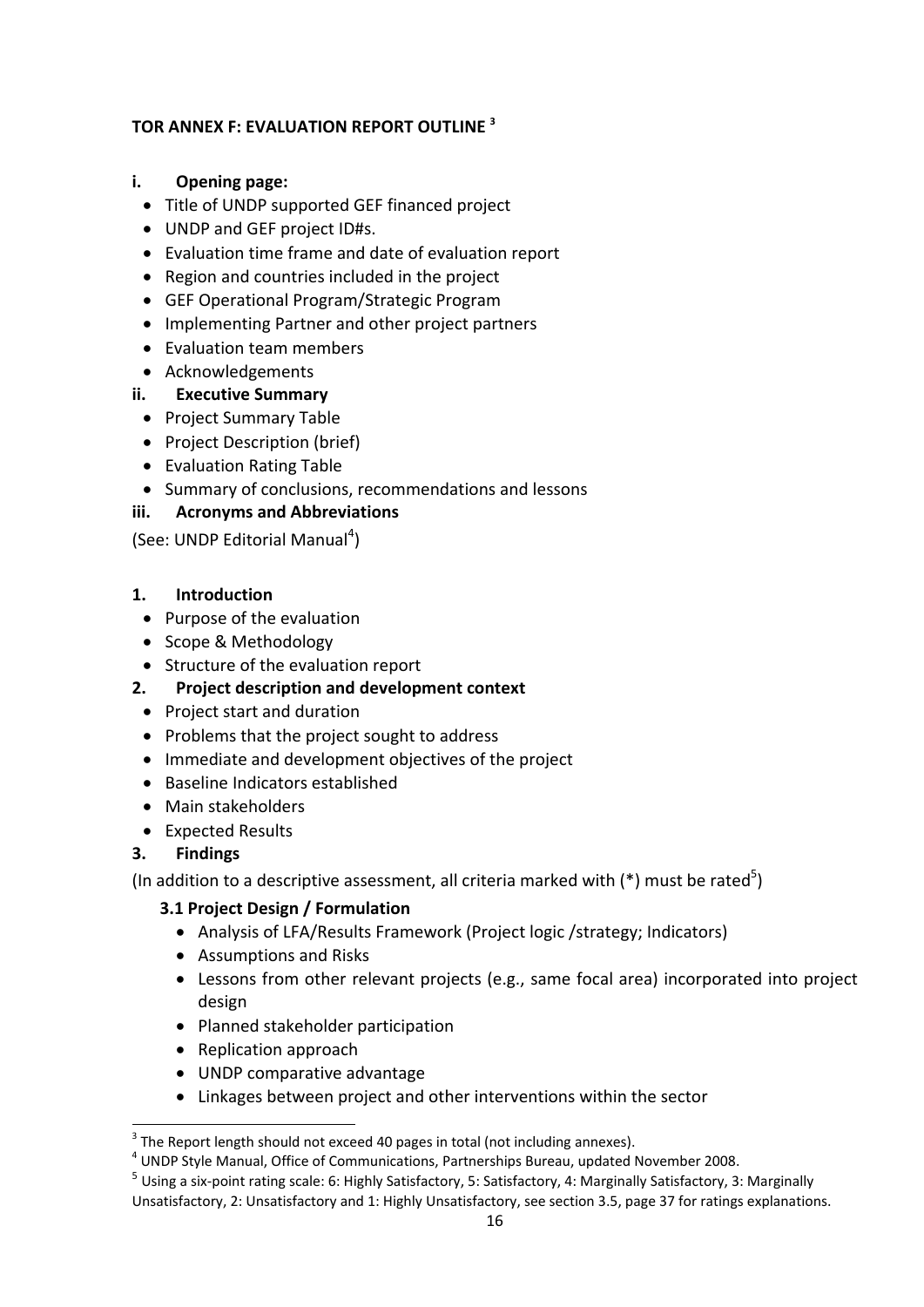• Management arrangements

## **3.2 Project Implementation**

- Adaptive management (changes to the project design and project outputs during implementation)
- Partnership arrangements (with relevant stakeholders involved in the country/region)
- Feedback from M&E activities used for adaptive management
- Project Finance:
- Monitoring and evaluation: design at entry and implementation (\*)
- UNDP and Implementing Partner implementation / execution (\*) coordination, and operational issues

## **3.3 Project Results**

- Overall results (attainment of objectives) (\*)
- Relevance(\*)
- Effectiveness & Efficiency (\*)
- Country ownership
- Mainstreaming
- Sustainability (\*)
- Impact

## **4. Conclusions, Recommendations & Lessons**

- Corrective actions for the design, implementation, monitoring and evaluation of the project
- Actions to follow up or reinforce initial benefits from the project
- Proposals for future directions underlining main objectives
- Best and worst practices in addressing issues relating to relevance, performance and success

#### **5. Annexes**

- ToR
- Itinerary
- List of persons interviewed
- Summary of field visits
- List of documents reviewed
- Evaluation Question Matrix
- Questionnaire used and summary of results
- Evaluation Consultant Agreement Form